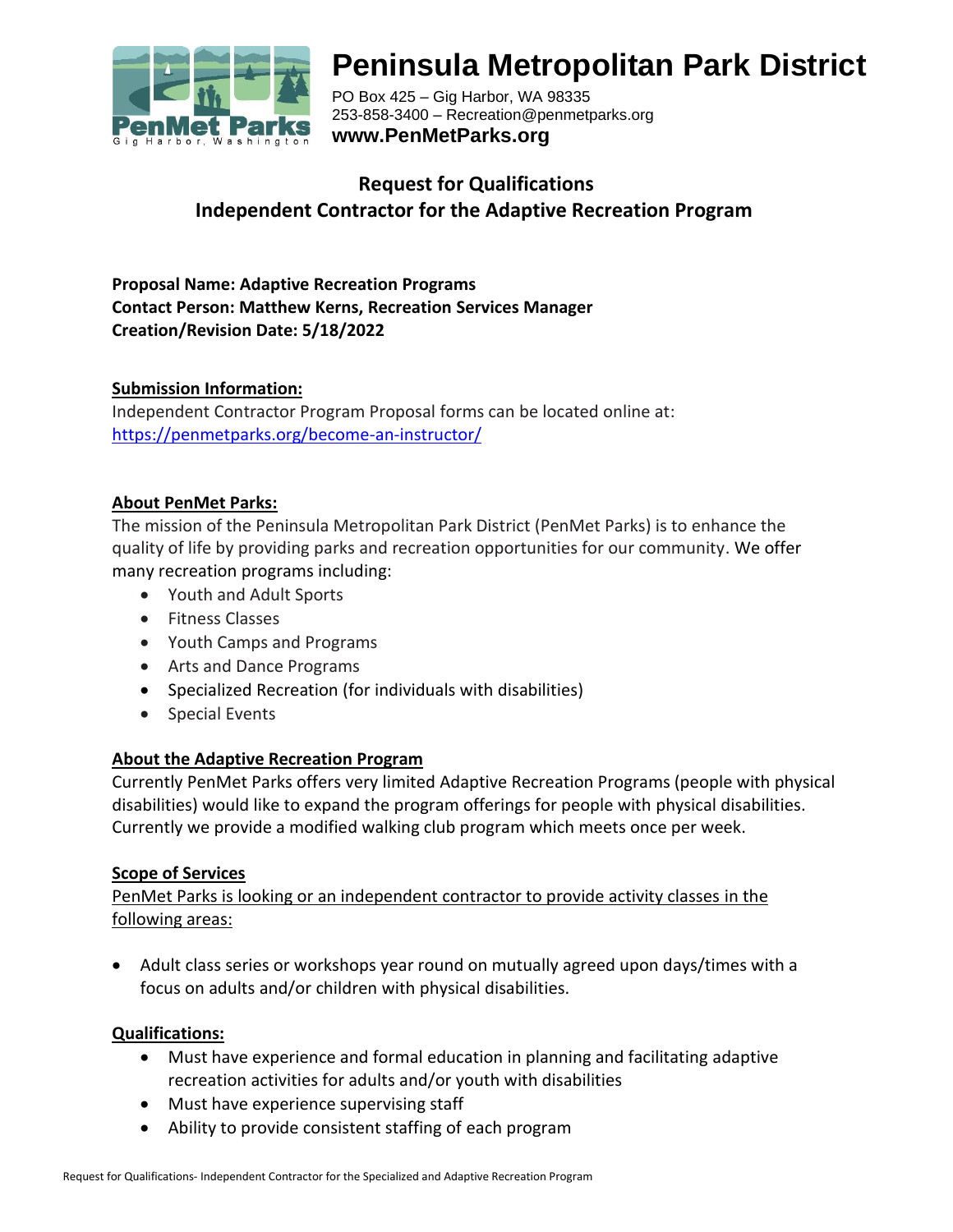- Must have excellent customer services and communication skills
- Must have current First Aid/CPR/AED Certification or ability to obtain it prior to start date

#### **Essential Responsibilities of the Contractor:**

- 1. Provides staffing and instruction to operate a high-quality program.
- 2. Provides all program materials and supplies.
- 3. Provides detailed program information to PenMet Parks for marketing and registration purposes.
- 4. Actively works with the Recreation Coordinator or designee on program scheduling, marketing, and program evaluation to provide a high-quality customer experience.
- 5. Adheres to processes and procedures outlined in the PenMet Parks Independent Contractor Handbook.

## **Essential Responsibilities of PenMet Parks:**

- 1. Provides space for the program at an available PenMet facility or a PenMet Parks approved facility.
- 2. Provides customer service, including answering customer service questions, providing program welcome emails, resolving customer requests, communicating program updates, and collecting customer feedback.
- 3. Provides program registration online, in person and over the phone. PenMet Parks uses an online registration software called ActiveNet and absorbs the expense of all associated taxes, registration software fees, and credit card fees.
- 4. For camps and extended care programs, PenMet Parks provides comprehensive emergency management software through ePACT.
- 5. Provides marketing in a quarterly PenMet Parks and Recreation guide, on the PenMet Parks website, and through limited social media posts.

# **Supplemental Information:**

- A. **Proposal Process and Information:** Proposals are evaluated based on alignment with PenMet Parks mission & values, years and relevance of contracted staff experience, current needs of the community, and availability of facility space. PenMet Parks reserves the right to reject any and all proposals in the submittal and evaluation process.
- B. **Payment:** PenMet Parks subsidizes its specialized recreation programs to keep costs low for the participants. For year-round adult programs, the contractor will receive payment of \$14 per participant hour. Participant hours are calculated by the amount of participants registered times the number of hours per week the program runs times the number of weeks (# of participants x hours x weeks). All registration fees will be retained by PenMet Parks. All independent contractors are paid in the form of a check within 30 days of receiving the finalized invoice. Invoices may be submitted on the last day of the program.
- C. **Background Check:** The contract award shall be contingent upon PenMet award shall be contingent upon PenMet Parks receipt of an acceptable background check report for